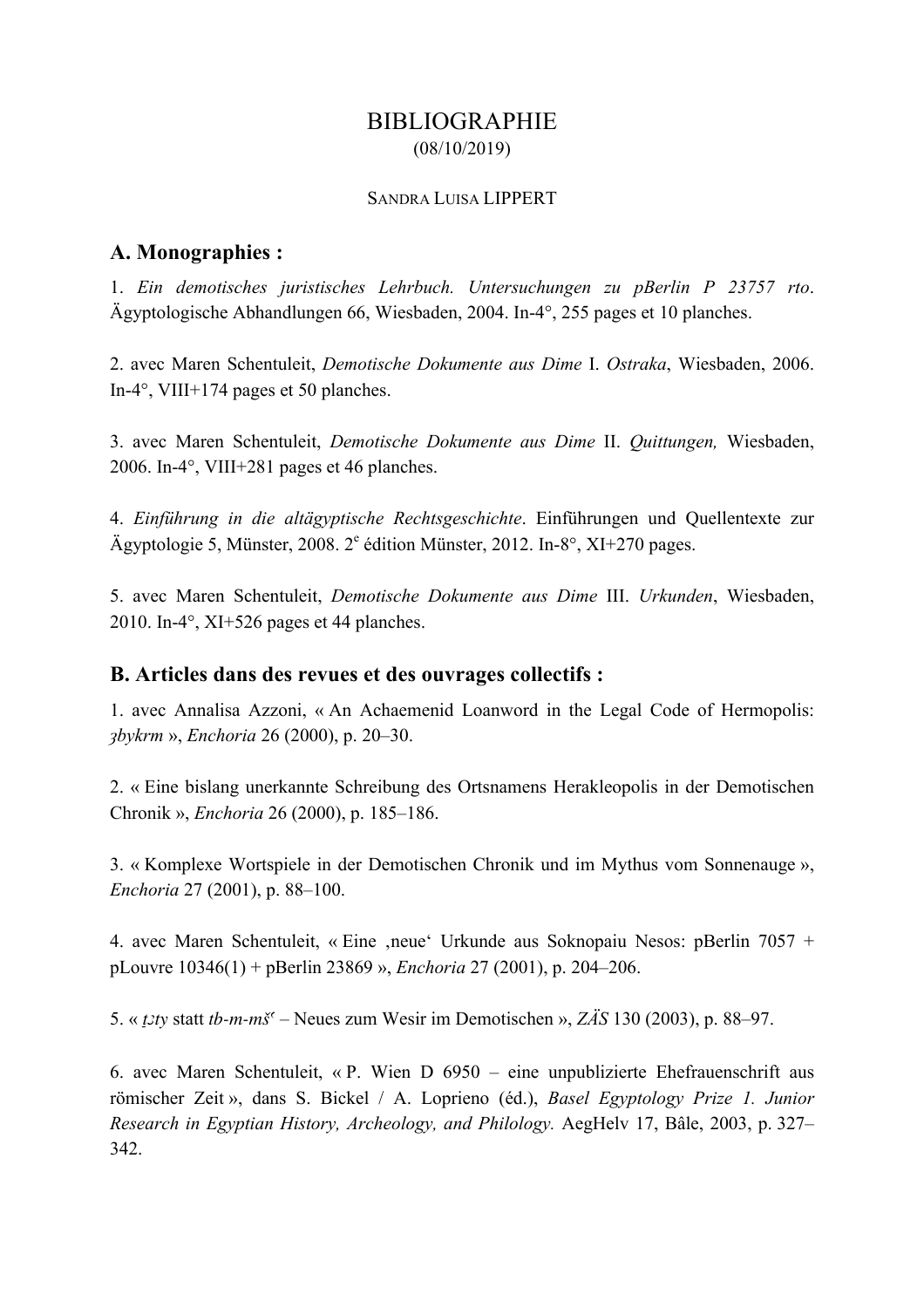7. « Die sogenannte *Zivilprozeßordnung*: Weitere Fragmente der ägyptischen Gesetzessammlung », *JJP* 33 (2003), p. 91–135.

8. « Fragmente demotischer juristischer Bücher (pBerlin 23890 a–b, d–g rto und pCarlsberg 628) », dans F. Hoffmann / H.-J. Thissen (éd.), *Res severa verum gaudium. Festschrift für Karl-Theodor Zauzich.* Studia Demotica 6, Louvain, 2004, p. 389–405.

9. avec Maren Schentuleit, « Ein Webstuhl mit Zubehör. P. Berlin P 23779+30009 », *SAK* 32 (2004), p. 287–299.

10. avec Maren Schentuleit, « Die Tempelökonomie nach den demotischen Texten aus Soknopaiu Nesos », dans S. L. Lippert / M. Schentuleit (éd.), *Tebtynis und Soknopaiu Nesos – Leben im römerzeitlichen Fajum*. *Akten des internationalen Symposions vom 11.–13. Dezember 2003 in Sommerhausen*, Wiesbaden, 2005, p. 71–78.

11. « Die Abmachungen der Priester – Einblicke in das Leben und Arbeiten in Soknopaiou Nesos », dans : P. Davoli / M. Capasso (éd.), *New Archeological and Papyrological Researches on the Fayyum. Proceedings of the International Meeting of Egyptology and Papyrology. Lecce, June 8<sup>th</sup> - 10<sup>th</sup> 2005*. Papyrologica Lupiensia 14, Lecce, 2005, p. 145–155.

12. « Like phoenix from the mummies: Demotic documents from Oxyrhyncha in cartonnages from Tebtunis », dans S. L. Lippert / M. Schentuleit (éd.), *Graeco-Roman Fayum – Texts and Archaeology. Proceedings of the Third International Fayum Symposion, Freudenstadt, May 29 – June 1, 2007*, Wiesbaden, 2008, p. 165–172.

13. avec Cornelius von Pilgrim, « Part VI. Eine Votivstele aus der Bauzeit der Chnumtempelvorhalle », dans : G. Dreyer *et al*., « Stadt und Tempel von Elephantine – 33./34./35. Grabungsbericht », *MDAIK* 64 (2008), p. 97–100.

14. « Au clair de la lune – The organisation of cultic service by moon calendar in Soknopaiou Nesos », dans Gh. Widmer / D. Devauchelle (éd.), *Actes du IXe congrès international des études démotiques. Paris, 31 août - 3 septembre 2005*. BdE 147, Le Caire, 2010, p. 183–194.

15. « Seeing the Whole Picture – Why reading Greek Texts from Soknopaiou Nesos is not Enough », dans Tr. Gagos *et al*. (éd.), *Proceedings of the 25th International Congress of Papyrology, Ann Arbor 2007.* ASP, Ann Arbor, 2010, p. 427–434.

16. « Begegnungen und Kollisionen – Das ägyptische Recht von der Spätzeit bis in die römische Zeit », *ZABR* 16 (2010), p. 157–171 (= Actes du colloque « Konkurrenz und wechselseitiger Einfluß divergenter Rechtsordnungen im Alten Orient », Münster, mars 12– 14, 2008).

17. avec Maren Schentuleit, « Stoetis in geheimer Mission – Der Brief pBerlin P 8092 », dans H. Knuf / Chr. Leitz / D. von Recklinghausen (éd.), *Honi soit qui mal y pense. Studien zum*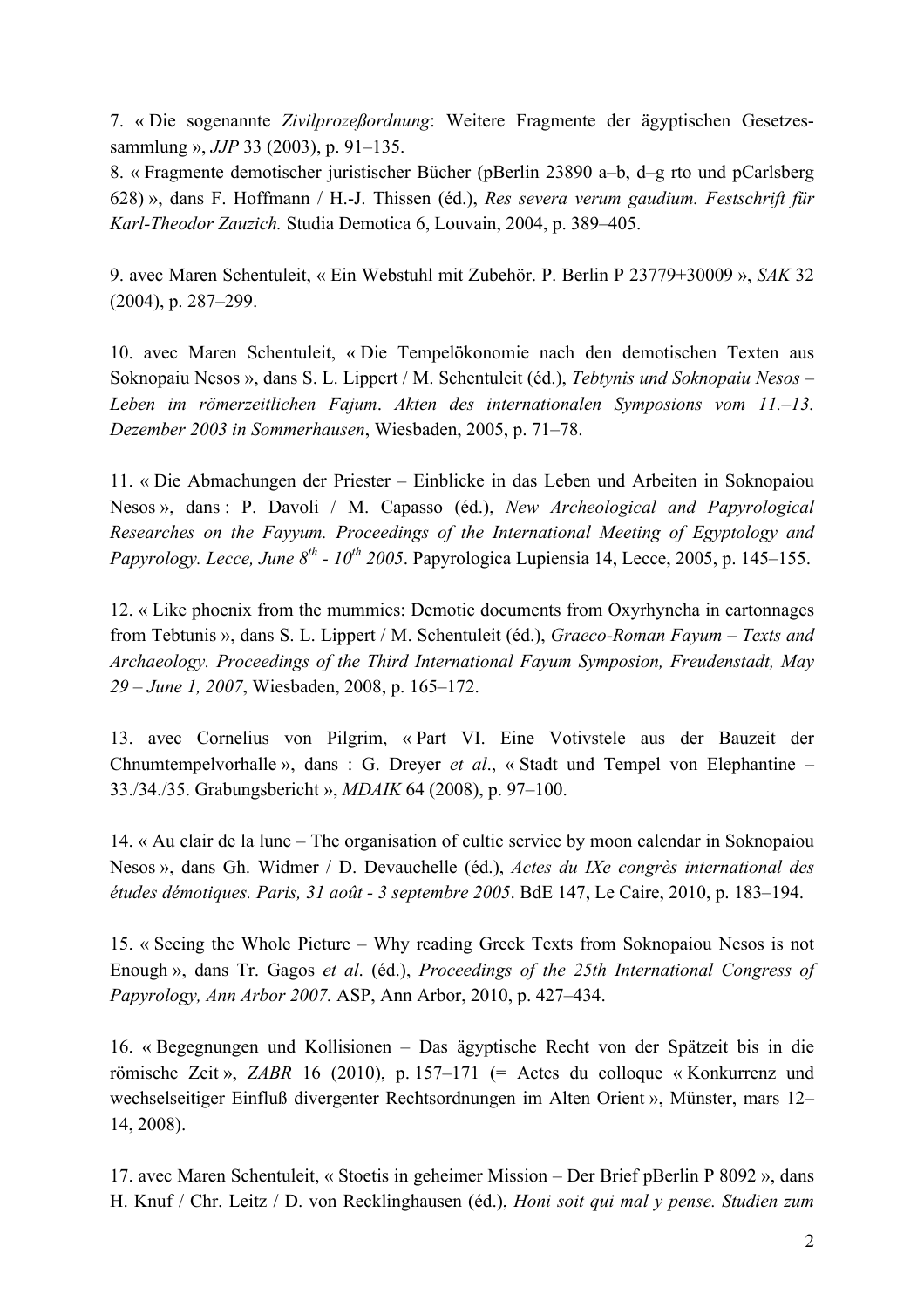*pharaonischen, griechisch-römischen und spätantiken Ägypten zu Ehren von Heinz-Josef Thissen*. OLA 194, Louvain, 2010, p. 357–381 ; pl. 72–74.

18. « Stachelschwein, Igel und Schmetterlingspuppe », dans Christiane Zivie-Coche / Ivan Guermeur (éd.), *« Parcourir l'éternité ». Hommages à Jean Yoyotte II.* BEHE 156.2, Turnhout, 2012, p. 777–800.

19. « L'étiologie de la fabrication des statuettes osiriennes au mois de Khoiak et le *Rituel de l'ouverture de la bouche* d'après le papyrus Jumilhac », *ENiM* 5 (2012), p. 215–255.

20. « Das Fayyûm als Abbild Ägyptens », dans C. Arlt / M. Stadler (éd.), *Das Fayum in Hellenismus und Kaiserzeit. Fallstudien zu multikulturellem Leben in der Antike*, Wiesbaden, 2013, p. 95–118.

21. « Ostraca, Graffiti and Dipinti from Athribis in Upper Egypt: A Preview », dans M. Depauw / Y. Broux (éd.) *Acts of the 10th International Conference for Demotic Studies, Leuven, 26–30 August 2008*. OLA 231, Louvain, 2014, p. 145–153.

22. « Papyrus Berlin P 23724: eine ungewöhnliche Verkaufsurkunde aus Soknopaiu Nesos II. Edition », dans S. Lippert/M. Stadler (éd.), *Gehilfe des Thot - Festschrift für Karl-Theodor Zauzich zum 75. Geburtstag*, Wiesbaden, 2014, p. 64–78.

23. « Les divinités du Fayoum à Hibis », dans : N. Quenouille (éd.), *Von der Pharaonenzeit bis zur Spätantike. Kulturelle Vielfalt im Fayum. Akten der 5. internationalen Fayum-Konferenz, 29. Mai bis 1. Juni 2013, Leipzig*, Wiesbaden, 2015, p. 73–102.

24. « What's new in Demotic Studies? An overview over the publications 2010 – 2013 », *JJP* 43 (2013), Special Issue: Papyrology AD 2013. *27th International Congress of Papyrology. Keynote Papers*, p. 33–48*.*

25. « Chapels, Chambers and Gateways : the religious architecture of Soknopaiou Nesos according to the demotic documentary papyri », dans : M. Capasso/P. Davoli (éd.), *Soknopaios, the temple and worship. Proceedings of the First Round Table of the Centro di Studi Papirologici del'Università del Salento, Lecce – October 9th 2013*, Edaphos. Colloqui di Centro di Studi Papirologici del'Università del Salento, Lecce, 2015, p. 155–165.

26. « 4.4.5 Late Egyptian during the 26th dynasty », dans : D. Bunčić/S. L. Lippert/A. Rabus (éd.), *Biscriptality – a sociolinguistic typology*. Akademiekonferenzen 24, Heidelberg, 2016, p. 183–186.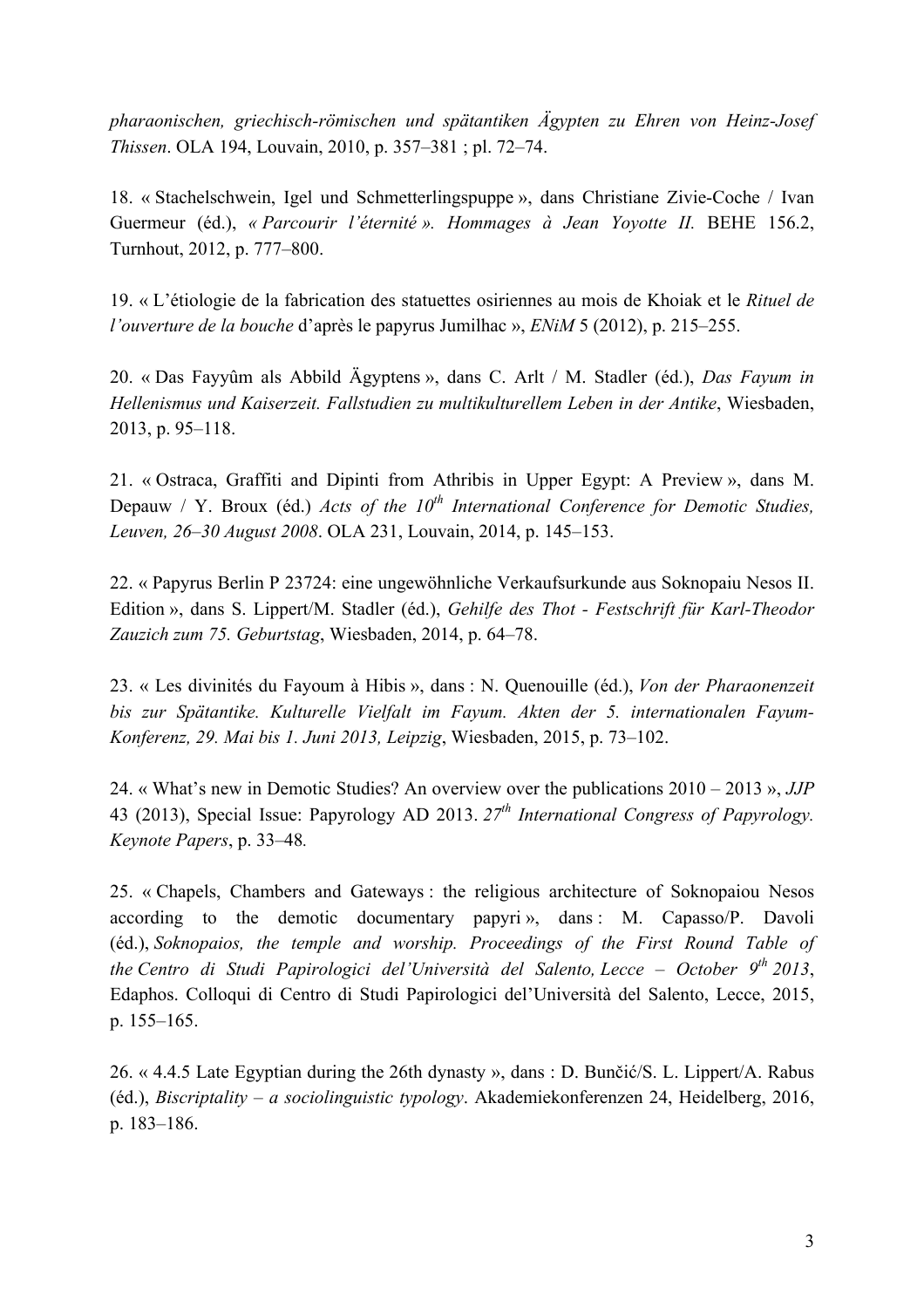27. avec Alexandra von Lieven, « 4.7.5. Egyptian (3000 BCE to ca. 400 CE) », dans D. Bunčić/S. L. Lippert/A. Rabus (éd.), *Biscriptality – a sociolinguistic typology*. Akademiekonferenzen 24, Heidelberg, 2016, p. 256–276.

28. « Egyptian Law, Saite to Roman Period », dans G. Williams (éd.), *Oxford Handbooks Online*, 2016 (24p.). DOI: 10.1093/oxfordhb/9780199935390.013.48

29. « Ein saitisch-persisches Puzzlespiel. Untersuchungen zur Chronologie der Dekoration des Amun-Tempels von Hibis », dans : S. L. Lippert/M. Schentuleit/Martin A. Stadler (éd.), *Sapientia Felicitas. Festschrift für Günter Vittmann zum 29. Februar 2016*. CENiM 14, Montpellier, 2016, p. 355–387.

30. « Varia demotica d'Hermonthis », *BIFAO* 115 (2015), p. 231–264.

31. « Les codes de lois en Égypte à l'époque perse », dans D. Jaillard / Chr. Nihan (éd.), *Writing Laws in Antiquity / L'écriture du droit dans l'Antiquité*. Beihefte ZAR 19, Wiesbaden, 2017, p. 78–98.

32. avec Marion Claude, « La table d'offrande Louvre D 69/ Un monument pour 'faire venir le *ba* au corps' », *BIFAO* 118 (2018), p. 47–81.

33. avec Jane Rowlandson « Family and Life Cycle Transitions », dans : K. Vandorpe (éd.), *A Companion to Greco-Roman and Late Antique Egypt.* Blackwell Companions to the Ancient World, Medford, MA, 2019, p. 327–345.

34. « Law Survey : Ancient Egypt », *Journal of Ancient Civilizations 34.1* (2019), p. 83–111. ISSN: 1004-9371, ed. by The Institute for the History of Ancient Civilizations (IHAC)

35. « Demotic loans with mortgage in their legal context – from the Ptolemaic period 'Kaufpfandurkunde' to the Roman period bilingual loan with mortgage », dans S. Démare-Lafont (éd.), *Debt in Ancient Mediterranean Societies. A Documentary Approach, Legal Documents in Ancient Societies VII*, *Paris August 27-29, 2015.* Hautes Études Orientales 56, Paris-Genève, 2019, p. 123–152.

36. « Zur Situation ägyptischer Heiligtümer in der 27. Dynastie (1. Perserherrschaft) », dans : R. Achenbach (éd.), *Persische Reichspolitik und lokale Heiligtümer. Beiträge einer Tagung des Exzellenzclusters «Religion und Politik in Vormoderne und Moderne» vom 24.–26. Februar 2016 in Münster*. Beihefte ZAR 25, Wiesbaden, 2019, 147–162.

37. « Of pots, sherds, and drachmas – demotic ostraca from *Ḥw.t-Rpy.t* (with a detour to Soknopaiou Nesos) », dans Fr. Naether (éd.), *New Approaches in Demotic Studies*. *Acts of the 13th International Conference of Demotic Studies, Leipzig, September 4–8, 2017*. Beihefte ZÄS 10, Berlin, 2019, p. 151–174.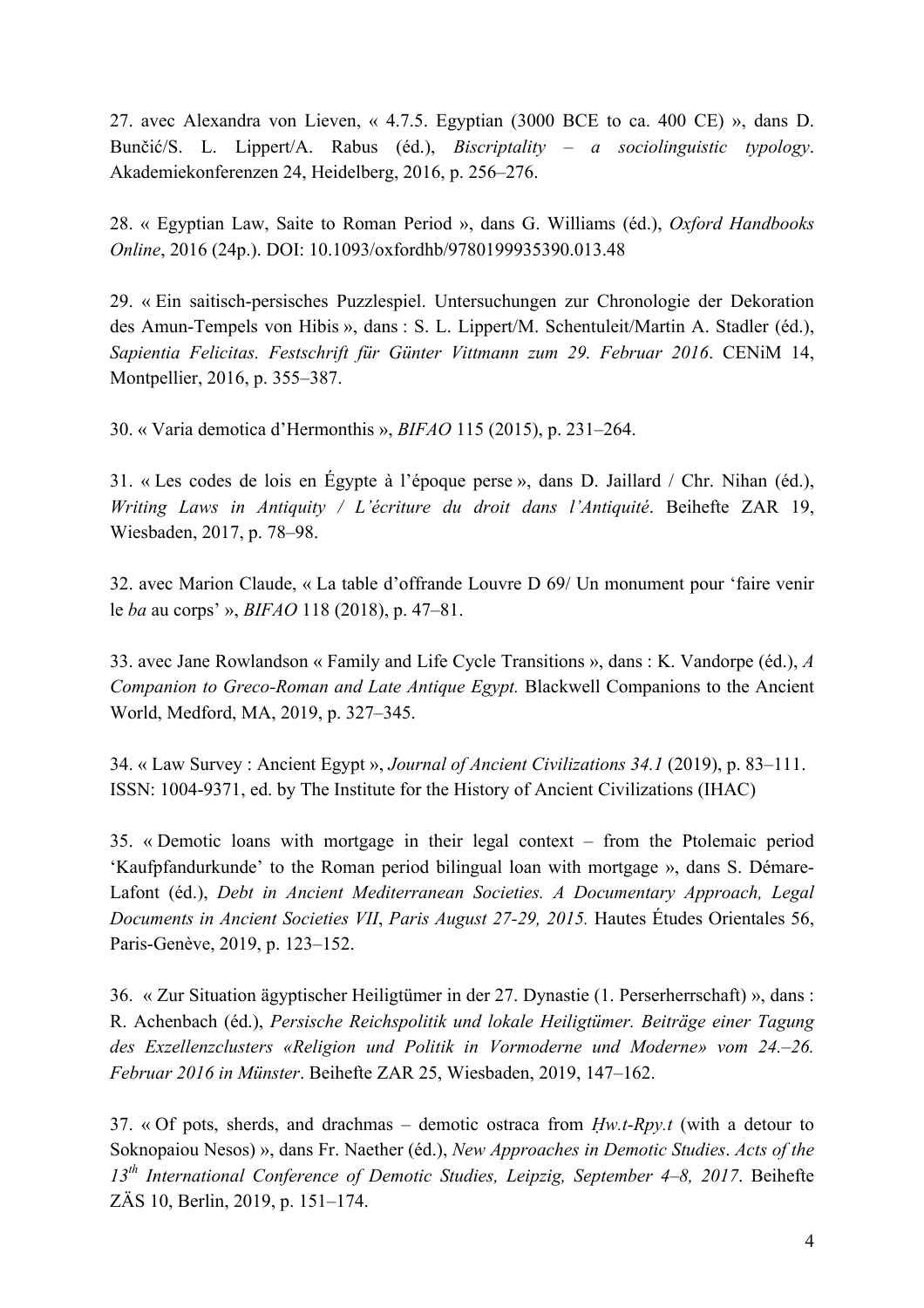#### **Sous presse :**

38. « Die Rolle des Eides im ägyptischen Recht der Spätzeit und griechisch-römischen Zeit », dans H. Barta et al. (éd.), *7. Innsbrucker Tagung: 'Lebend(ig)e Rechtsgeschichte' 2013 "Prozeßrecht und Eid: Recht und Rechtsfindung in antiken Kulturen" (Teil II)* (manuscrit soumis et accepté).

39. « Chapter 37 : Law », dans : I. Shaw / E. Bloxam (éd.), *The Oxford Handbook of Egyptology* (manuscrit soumis et accepté).

40. avec M. Schentuleit, « Demotic Ostraca and their Use in Egyptian Temple Context from the Graeco-Roman Period – Soknopaiou Nesos and Hut-Repit (Athribis) », dans C. Caputo / J. Lougovaya (éd.), *Using Ostraca in the Ancient World: New Discoveries and Methodologies. Heidelberg, 12–14 October 2017.* Materiale Textkulturen (manuscrit soumis et accepté).

41. avec M. Schentuleit, « Papyrus Berlin P. 7056: division of a kleros between members of a priestly family from Roman Soknopaiou Nesos », dans un volume de mélanges (manuscrit soumis et accepté).

### **C. Articles dans des encyclopédies et catalogues d'exposition :**

1. Entrées pour « Aberit », « Ahauti », « Anchpachered », « Asklepiades », « Bakenimen I », « Bakenimen II », « Benia », « Burechiunef », « Chensuhetep », « Cher », « Cheti », « Chuienher », « Djati I », « Djati II », « Djedher I », « Djedher II », « Hemesch », « Hemiunu », « Henenef », « Heni », « Hepuseneb », « Her I », « Her II », « Heri I », « Heri II », « Heri III », « Heri IV », « Heri V », « Heri VI », « Heri VII », « Heri VIII », « Heri IX », « Heriu », « Hermeraset », « Hernedjitef I », « Hernedjitef II », « Iirenimen », « Imenemipet I », « Imenemipet II », « Imenemipet III », « Imenemipet IV », « Imenemipet V », « Imenemipet VI », « Imenrachau », « Inianch », « Inikaf I », « Inikaf II », « Inikaf III », « Ipanchui », « Irethereru », « Itet », « Iuseneb » et « Keki », dans R. Vollkommer (éd.), *Künstlerlexikon der Antike A–K*, Munich, 2000.

2. Entrées pour « Meh I », « Meh II », « Mehi », « Menumes I », « Menumes II », « Merimenu », « Merimes », « Metjensu », « Nachi », « Neb », « Nebiaut », « Nebimen I », « Nebimen II », « Nebnetjeru », « Nebseni I », « Nebseni II », « Nebwahib », « Nechetment », « Neferher I », « Neferher II », « Neferher III », « Neferher IV », « Neferherenpteh », « Neferrenpet V », « Nesmet », « Nesnauchemenuiu », « Ni », « Nia », « Niai », « Paachem I », « Paachem II », « Paachem III », « Paachem IV », « Pachenem I », « Pachenem II », « Padiaschaichi », « Padihersemataui I », « Padihersemataui II », « Padihersemataui III », « Padihersemataui IV », « Padimer », « Padipahut III », « Paheri », « Paheter », « Paimiraihu », « Panachetu I », « Panachetu II », « Paray? », « Paschermen », « Qar I »,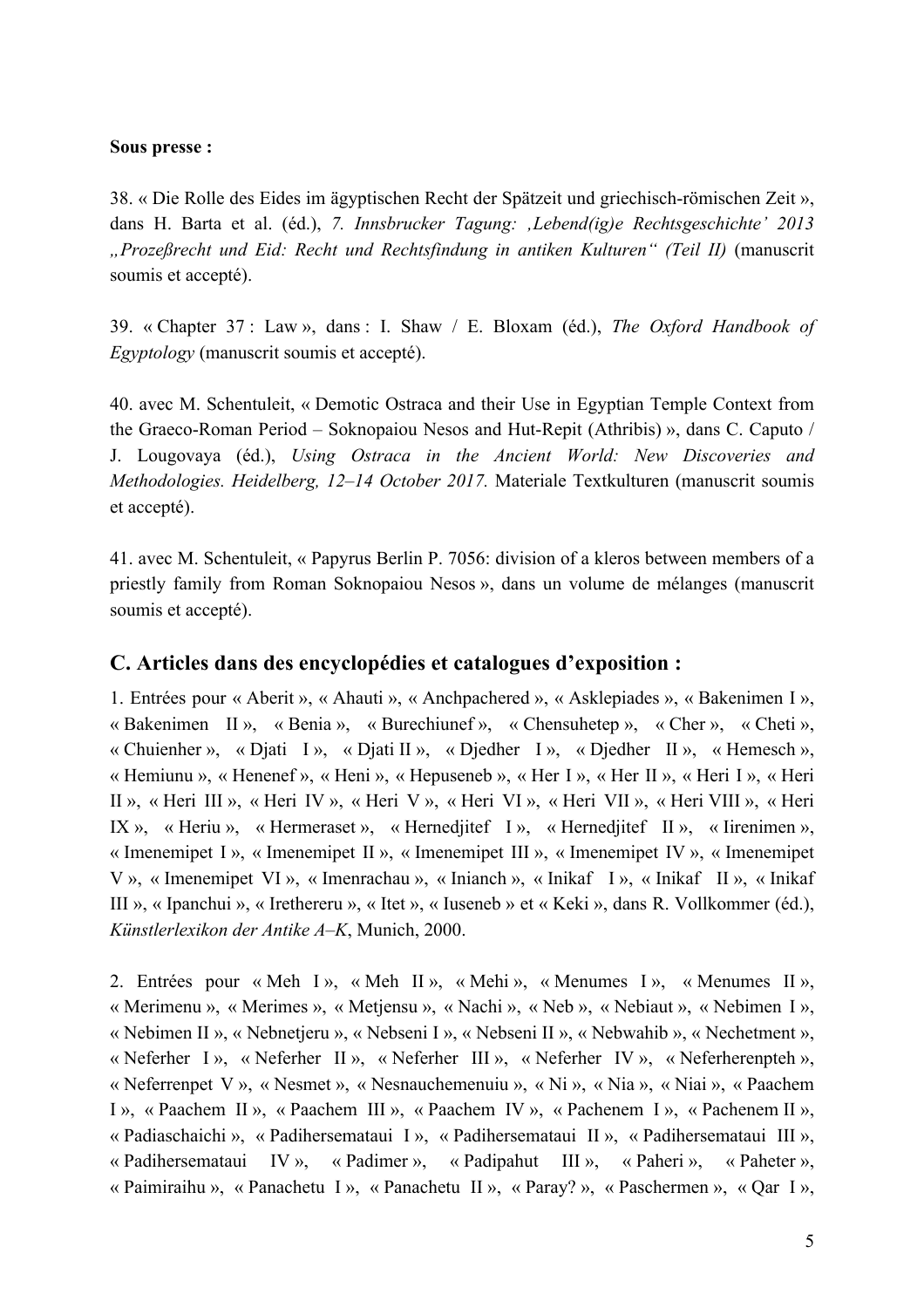« Qar II », « Qemawer », « Qenimen I », « Qenimen II », « Qenimen III », « Ramessunecht I », « Ramessunecht II », « Rawer II », « Rechmira », « Renefseneb I », « Renefseneb II », « Saimen », « Saimeni », « Sara », « Sasebek », « Schedu », « Schen », « Schepmen », « Sebek », « Sebekaa », « Senedjemib I », « Senedjemib II », « Senena I », « Senena II », « Suti », « Tetiemra I », « Tetiemra II », « Userimen », « Waschka », « Wer I », « Wer II » et « Wesi », dans R. Vollkommer (éd.), *Künstlerlexikon der Antike L–Z*, Munich, 2004.

3. Entrée « A.II. Ägypten: Gesetze, Rechtsbücher und Erlasse », dans Br. Egger / J. Derlien (éds.), *Der Neue Pauly. Bd. 16 (Register, Listen, Tabellen)*, Stuttgart-Weimar, 2003, p. 296– 299.

4. Entrée « Law », dans W. Wendrich *et al.* (éds.), *University of California, Los Angeles Encyclopedia of Egyptology*. Article mis en ligne 2012. Permalink : http://escholarship.org/uc/item/0mr4h4fv

5. Entrée « Codex Hermopolis » dans Roger S. Bagnall et al. (éds.), *The Encyclopedia of Ancient History*, Oxford, 2013, p. 1596-1597. Version en ligne : DOI 10.1002/9781444338386.wbeah13042 Permalink : http://onlinelibrary.wiley.com/doi/10.1002/9781444338386.wbeah13042/full Mise à jour soumise 2019, à paraître.

6. Entrée « Law Courts », dans W. Wendrich *et al.* (éds.), *University of California, Los Angeles Encyclopedia of Egyptology*. Article mis en ligne 2012. Permalink : http://escholarship.org/uc/item/4136j3s7

7. Entrée « Inheritance », dans W. Wendrich *et al.* (éds.), *University of California, Los Angeles Encyclopedia of Egyptology.* Article mis en ligne 2013. Permalink : http://escholarship.org/uc/item/30h78901

8. « L'écriture démotique », dans L. Bazin Rizzo, A. Gasse, Fr. Servajean (éds.), *À l'école des scribes. Les écritures de l'Égypte ancienne.* CENiM 15, Milan, 2016, p. 73–85.

9. « B.24 Reçu pour une livraison de lin », dans L. Bazin Rizzo, A. Gasse, Fr. Servajean (éds.), *À l'école des scribes. Les écritures de l'Égypte ancienne*. CENiM 15, Milan, 2016, p. 135.

10. « B.29 Reçu démotique sur ostracon », dans L. Bazin Rizzo, A. Gasse, Fr. Servajean (éds.), *À l'école des scribes. Les écritures de l'Égypte ancienne*. CENiM 15, Milan, 2016, p. 144.

11. « D.53 Stèle funéraire de Paperiset », dans L. Bazin Rizzo, A. Gasse, Fr. Servajean (éds.), *À l'école des scribes. Les écritures de l'Égypte ancienne*. CENiM 15, Milan, 2016, p. 186– 187.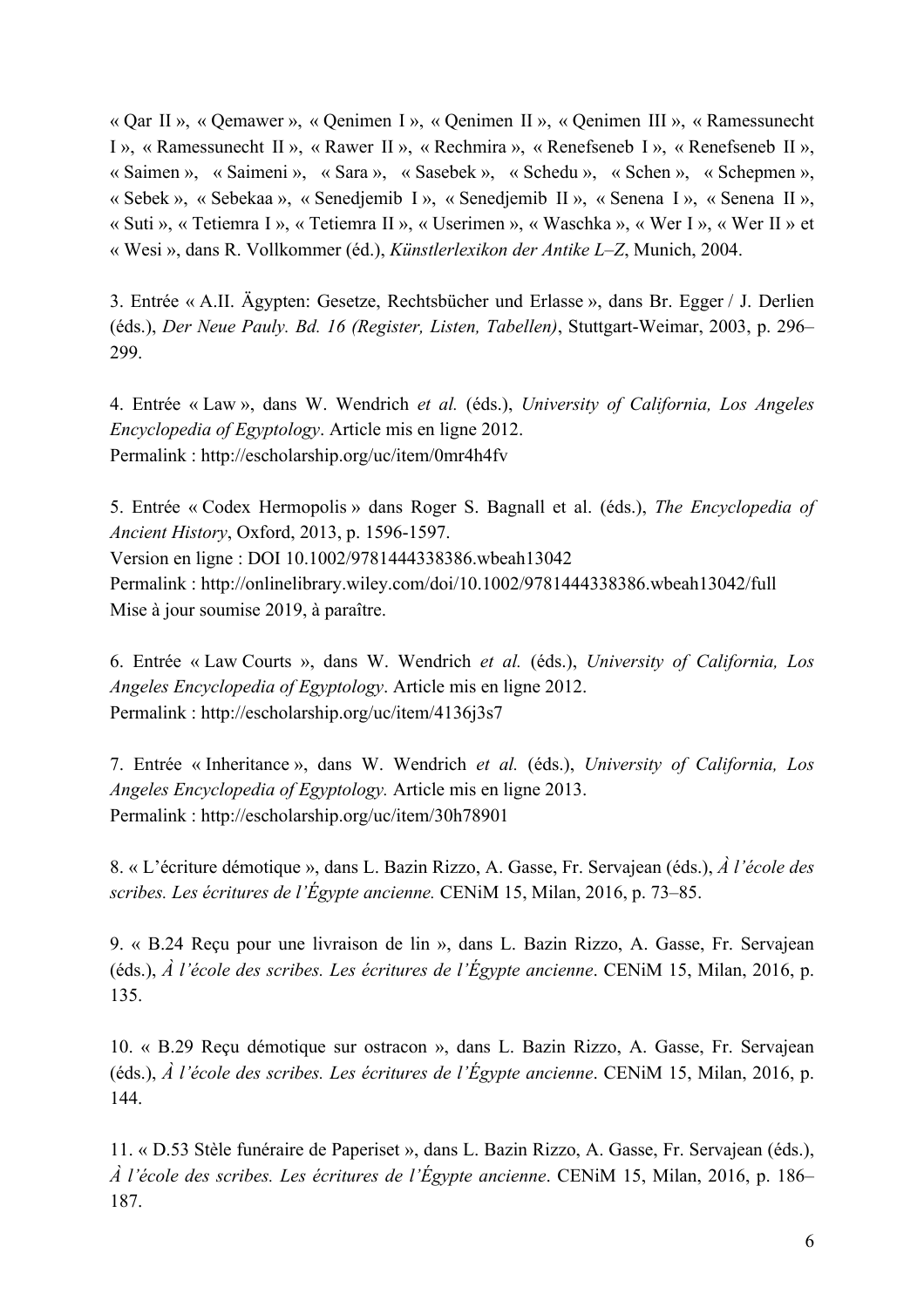# **D. Édition d'ouvrages collectifs :**

1. avec Maren Schentuleit (éds.), *Tebtynis und Soknopaiu Nesos – Leben im römerzeitlichen Fajum*. *Akten des internationalen Symposions vom 11.–13. Dezember 2003 in Sommerhausen*, Wiesbaden, 2005.

2. avec Maren Schentuleit (éds.), *Graeco-Roman Fayum – Texts and Archaeology*. *Proceedings of the Third International Fayum Symposion, Freudenstadt, May 29 - June 1, 2007*, Wiesbaden, 2008.

3. avec Martin A. Stadler (éds.), *Gehilfe des Thot – Festschrift für Karl-Theodor Zauzich zum 75. Geburtstag*, Wiesbaden, 2014.

4. avec Maren Schentuleit et Martin A. Stadler (éds.), *Sapientia Felicitas. Festschrift für Günter Vittmann zu seinem 64. Geburtstag am 29. Februar 2016.* CENiM 14, Montpellier, 2016.

5. avec Daniel Bunčić et Achim Rabus (éds.), *Biscriptality – a sociolinguistic typology.* Akademiekonferenzen 24, Heidelberg, 2016.

6. avec Marie-Pierre Chaufray, Ivan Guermeur et Vincent Rondot (éds.), *Le Fayoum. Archéologie – Histoire – Religion. Actes du sixième congres international. Montpellier, 26– 28 octobre 2016*, Wiesbaden, 2018.

## **E. Comptes rendues :**

1. Irmtraut Munro, *Ein Ritualbuch für Goldamulette und Totenbuch des Month-em-hat*. Dans : *Enchoria* 29 (2004/2005), p. 194–198.

2. Friedrich Junge, *Die Lehre Ptahhoteps*. Dans : *Göttingische Gelehrte Anzeigen* 257.1/2  $(2005)$ , p. 2–8.

3. Inge Uytterhoeven, *Hawara in the Graeco-Roman Period: Life and Death in a Fayum Village*. Dans : *Topoi* 17 (2011), p. 629–647.

4. Alexandra Philip-Stéphan, *Dire le droit en Égypte ancienne*. Dans : *JSSEA* 38 (2011– 2012), p. 245–249.

5. John Bauschatz, *Law and Enforcement in Ptolemaic Egypt*. Dans : *BMCR* 2014.11.02, (http://bmcr.brynmawr.edu/2014/2014-11-02.html).